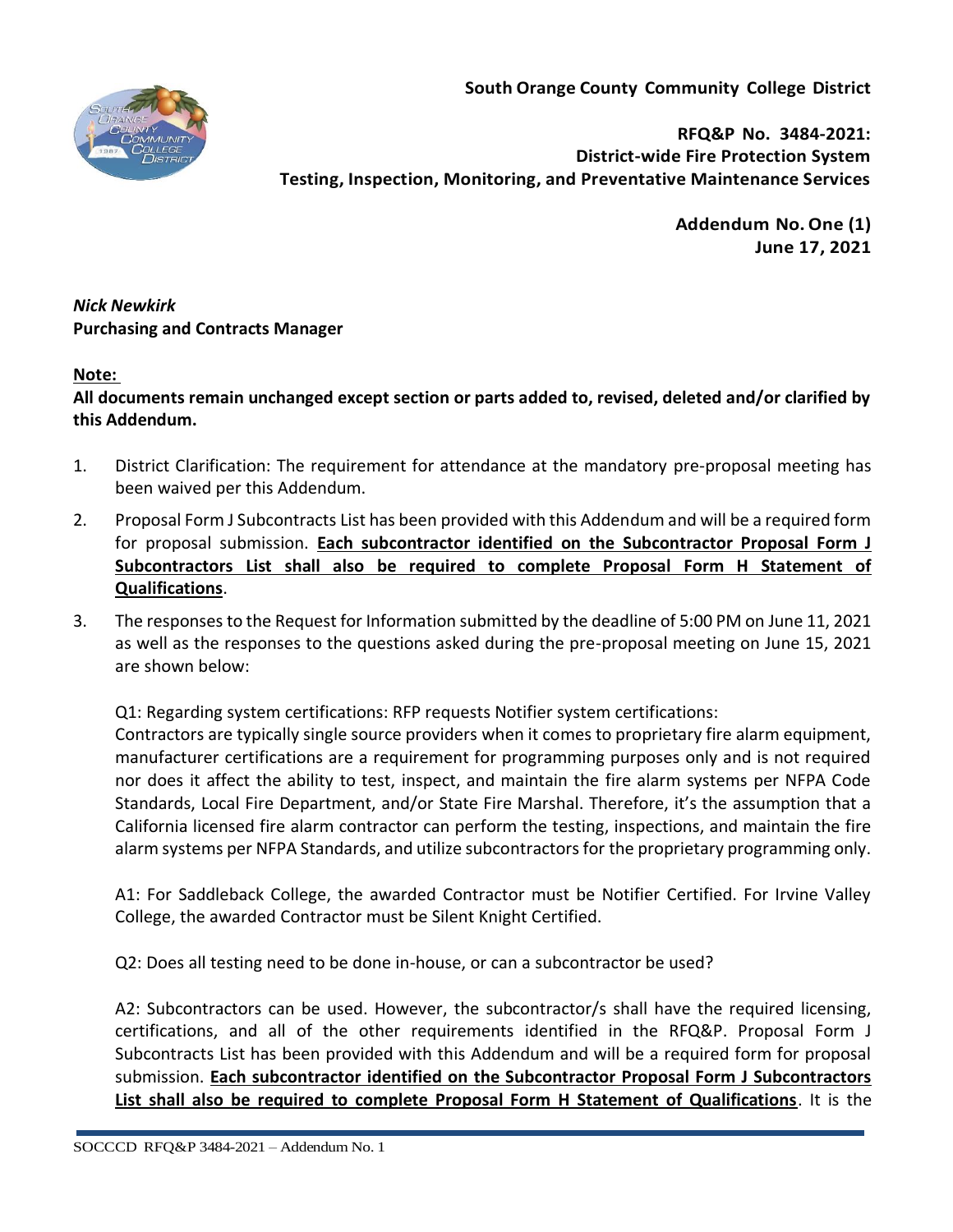District's preference to award contract to a firm that provides all of the services comprehensively inhouse, however proposals from contractors who intend to subcontract portions of the work identified in this RFQ&P will be accepted and evaluated.

Q3: Will device counts be provided for all buildings?

A3: A link to a Google Drive folder with the device counts for all buildings is shown below:

<https://drive.google.com/drive/folders/1AnR1VvPjt25rSg2pLTXyz8GrGJB4UMxN?usp=sharing>

Q4: Is a bond needed for this contract?

A4: No Bid Bond is required, however the awarded Contractor shall provide Payment and Performance Bonds.

Q5: Do you want us to fill out the forms provided ONLY, or also submit a proposal with pricing breakouts?

A5: Contractors shall respond on the forms provided. Any additional information related to pricing breakout that is deemed complementary/supplementary may be provided as a separate attachment and will not be considered as part of the evaluation process and will be treated as informational only.

Q6: Is response time ON-SITE needed, or is response time by phone ok?

A6: All response timelines identified in Section 5 for As-Needed When-Needed Repair and/or Replacement Services of the RFQ&P are for on-site services.

Q7: If only one certification is held, will we be disqualified?

A7: If the Contractor or the Subcontractor can only provide the required licensing, certifications, and all of the other requirements identified in the RFQ&P for Honeywell Notifier for SC or Honeywell Silent Knight for IVC/ATEP, then they would only be considered for the location for which they hold the required licensing, certifications, and all of the other requirements identified in the RFQ&P. See A2 for additional requirements for subcontractors.

Q8: Can our sub have one of our licenses and we hold the other?

A8: See A2 and A7.

Q9: How many panels need to be monitored? is there one central panel or will each panel need a phone line with monitoring. And if each panel needs monitoring how many panels are at each site?

A9: One (1) account number will be required for SC, four (4) account numbers will be required for IVC, and one (1) account number will be required for ATEP.